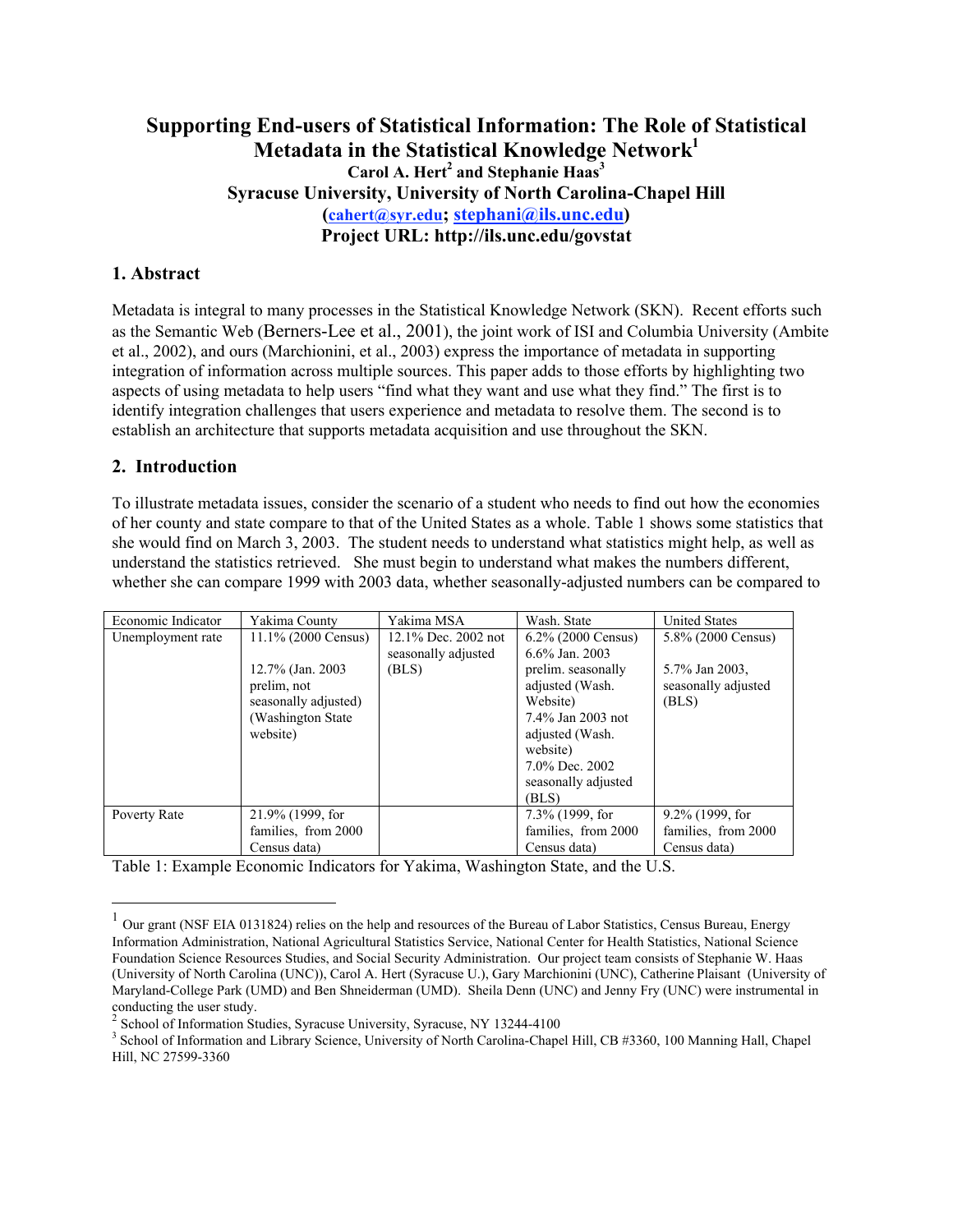non-adjusted, and so on. The scenario expresses opportunities for technical integration (gathering and coordinating the data/metadata and identifying discrepancies) as well as intellectual integration issues.

# **3. Integration Challenges From The Users' Perspectives**

The scenario above is from the team's study of users engaged in integration tasks. The study's <sup>4</sup> goals were to identify what aspects of integrating data present challenges as well as behaviors used during integration. During winter 2002-2003, we observed 24 users engaged in tasks having the potential for exposing these challenges<sup>5</sup>. Tasks involved using data from multiple agencies, usually combining at least two topical or geographic components. From our observations we identified user behaviors as well as user problems.

Users attempt to compare statistics:

- From multiple geographic units at different granularities (city, state, region for example).
- From geographic units that a user judged identical (such as a county and a Metropolitan Statistical Area (MSA).
- Generated when there are definitional differences in concepts and variables (such as two different variables that both provide a statistic for unemployment rate.)
- Across time (such as using time-series data or when statistics are from different years).
- Generated from different sources or found in different sources.<br>• That are index values
- That are index values.

There are a number of pitfalls for a user on the way to an integration behavior. For example, if the user does not know the geographic location of an entity, it will be impossible to "click on the map" to find information on that entity. Lack of knowledge about whether a given statistic actually exists will prevent a user from using it in a comparison. Thus, understanding what problems users experience, especially in the context of integrating behaviors is critical. Typical problems included inability to find definitions, to determine what geographic granularities were available for a given statistic, to know whether statistics actually existed, and uncertainty about the utility of a statistic or comparability of many statistics.

The behaviors and problems provide critical clues to the statistical metadata necessary in the SKN. Problems with meanings of terms can be resolved with definitional metadata, geographic relationships need geographical coordinates but also definitional information (how does Yakima county overlap with the MSA), questions about methodology need technical documentation, and so forth. In this study and a previous one (Hert and Hernandez, 2001), the team identified challenges to acquiring metadata. Agencies may have metadata but in hard-to-access formats, metadata may exist only in an agency analyst's head, or there may be multiple sources. Metadata to support integration activities is likely to be difficult to acquire in final form as it may involve metadata across agencies or be intertwined with specific expertise and knowledge. Addressing these problems requires an SKN architecture that supports extraction of metadata from multiple sources, the creation of additional metadata, and its incorporation into end-user tools.

### **4. Movement Of Metadata In The SKN: From Agencies To User Tools**

Figure 1 shows the general architecture our project is using to express the SKN infrastructure and thus serves as the basis for metadata transfer efforts. The public intermediary provides functions connecting

 $\frac{1}{4}$ Study details including methodology will be available at our website: http://ils.unc.edu/govstat.

<sup>&</sup>lt;sup>5</sup> As determined by pre-testing and discussions with agency personnel.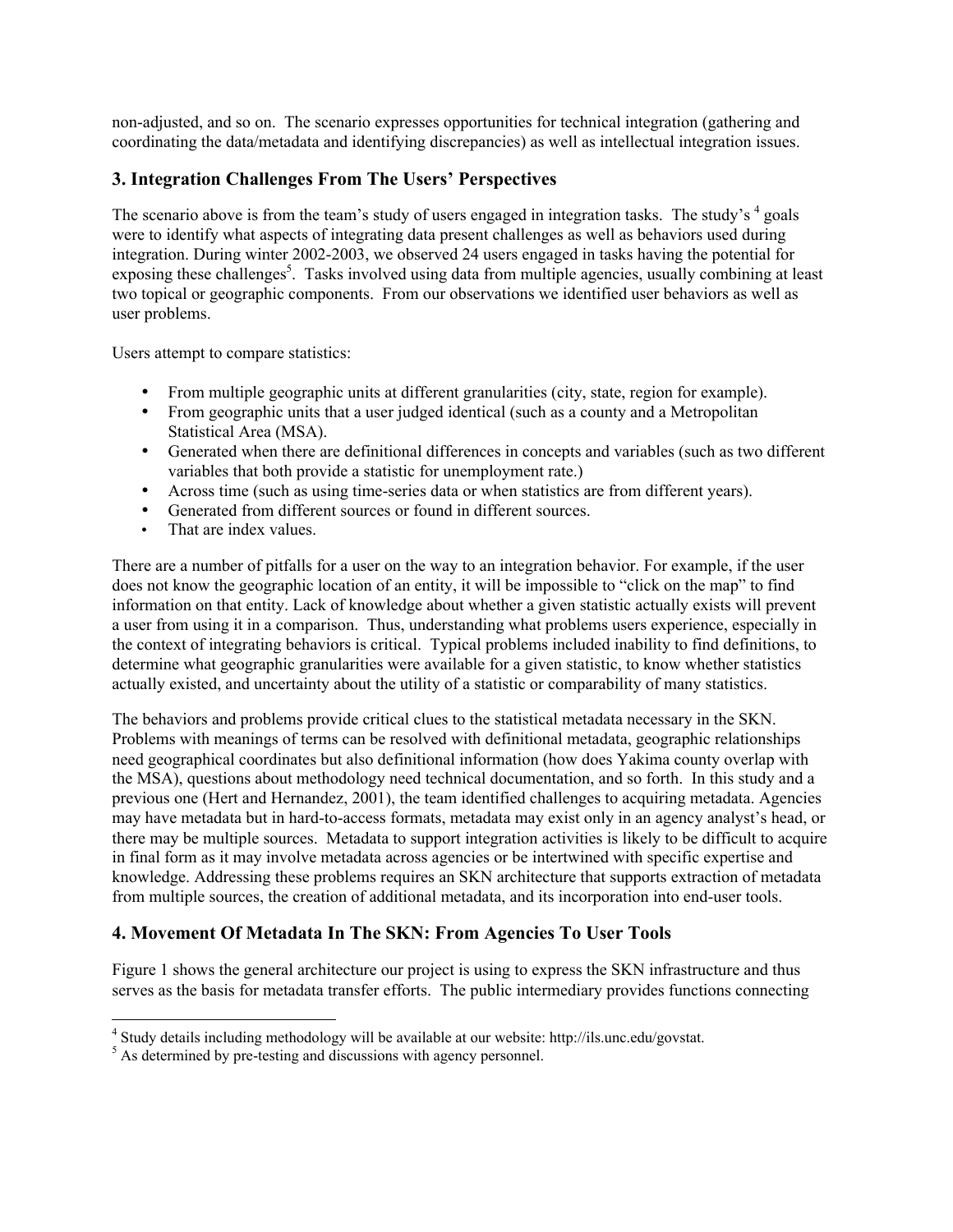statistical agencies to end-users. For metadata, it provides the conduit by which agency metadata is extracted, pre-integrated (if appropriate) and transferred to specific user tools. The public intermediary might also include derived metadata such as a set of rules concerning appropriate comparisons for consultation when data with discrepancies are retrieved. Particular tools would incorporate selected metadata and be able to present them, via an interface, to users. Efficiency of metadata transfer and integration processes is facilitated by use of standard formats (such as ISO11179, DDI) throughout the



#### SKN.

Figure 1: The Components of the National Statistical Knowledge Network

A Statistical Interactive Glossary (SIG) illustrates this how metadata might flow through the network. The SIG is an enhanced glossary of common statistical terms, supported by the GovStat ontology (Haas et al., 2003), whose goal is to help users understand statistical terms and concepts in the context in which they are encountered. Explanations of terms thus incorporate entities and statistics from the users' current work context. The glossary is limited to terms users are likely to encounter. The content of the explanations may include definitions, examples, brief tutorials, etc. in a variety of formats including text, text plus audio, still images, animation and interactive presentations.

Based on the glossary framework, one can specify the necessary metadata, the source of that metadata, and standards that might support structuring and transmitting that metadata (Table 2). On examination, one can see some informational/metadata components (term definition, term name) that map to existing standards but these are not sufficient. SIG must include agency-produced metadata as well as derived metadata (such as the GovStat ontology). The type of analysis shown in Table 2 enables one to track metadata as it is drawn from agencies (presumably in standardized formats), is integrated with other metadata (the ontology, for example) and then migrated to specific tools. It promotes exploitation by enduser tools of the system(s) of metadata currently maintained by agencies and other components of the SKN. Similarly, it highlights gaps in existing metadata, indicating where metadata must be sought from other sources, or created from scratch.